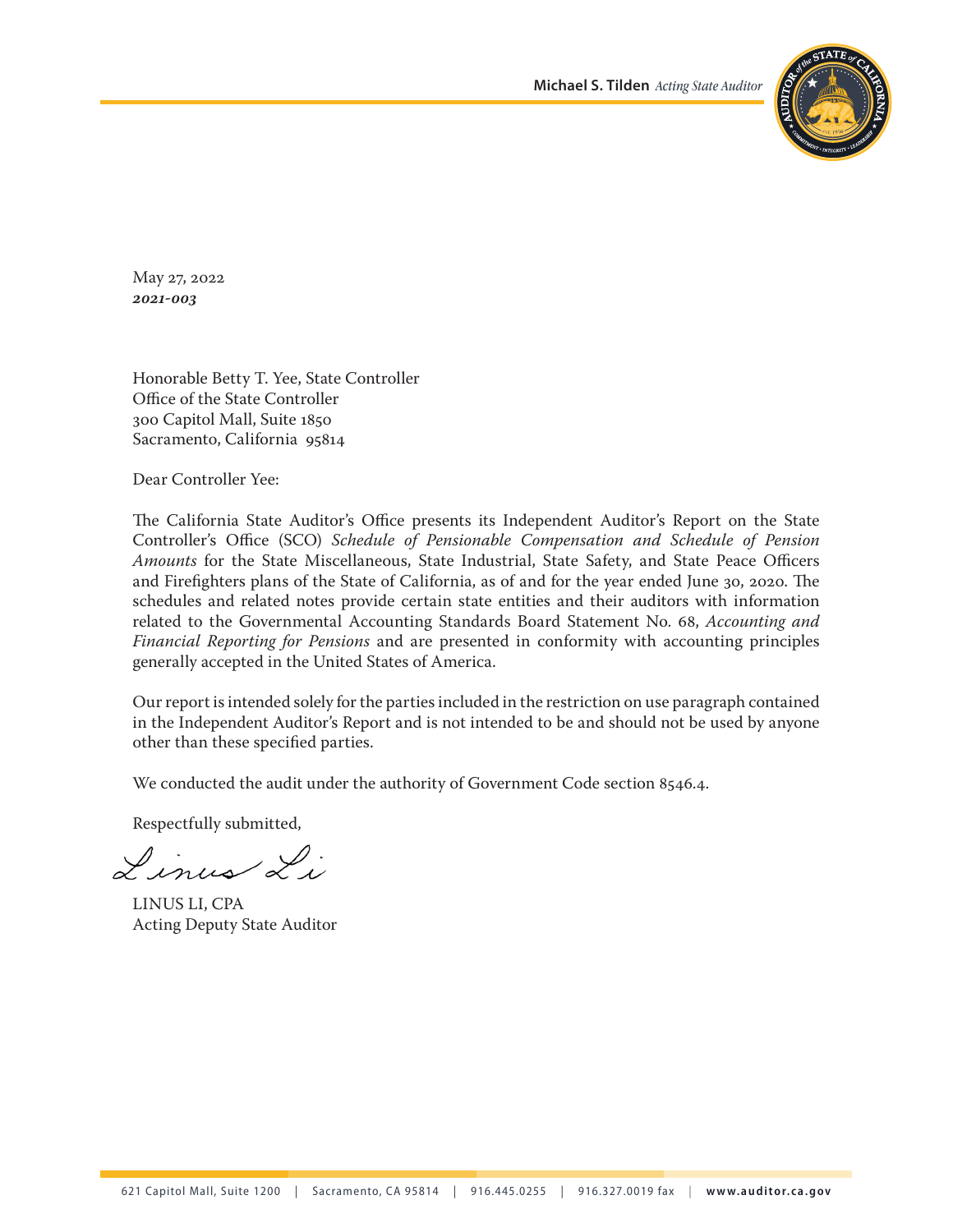

# *Independent Auditor's Report*

## THE LEGISLATURE OF THE STATE OF CALIFORNIA AND THE CALIFORNIA STATE CONTROLLER'S OFFICE

We have audited the accompanying Schedule of Pensionable Compensation by Plan for the State Miscellaneous, State Industrial, State Safety, and State Peace Officers and Firefighters plans (the plans) of the State of California, for the year ended June 30, 2020, and the related notes. We have also audited the net pension liability, deferred outflows of resources, deferred inflows of resources, and total pension expense included in the accompanying Schedule of Pension Amounts by Plan as of and for the year ended June 30, 2020, and the related notes.

# **Management's Responsibility for the Schedules**

Management is responsible for the preparation and fair presentation of these schedules in accordance with accounting principles generally accepted in the United States of America; this includes the design, implementation, and maintenance of internal control relevant to the preparation and fair presentation of the schedules that are free from material misstatement, whether due to fraud or error.

## **Auditor's Responsibility**

Our responsibility is to express opinions on the schedules based on our audit. We conducted our audit in accordance with auditing standards generally accepted in the United States of America and the standards applicable to financial audits contained in *Government Auditing Standards*, issued by the Comptroller General of the United States of America. Those standards require that we plan and perform the audit to obtain reasonable assurance about whether the schedules are free from material misstatement.

An audit involves performing procedures to obtain audit evidence about the amounts and disclosures in the schedules. The procedures selected depend on the auditor's judgment, including the assessment of the risks of material misstatement of the schedules, whether due to fraud or error. In making those risk assessments, the auditor considers internal control relevant to the entity's preparation and fair presentation of the schedules in order to design audit procedures that are appropriate in the circumstances, but not for the purpose of expressing an opinion on the effectiveness of the entity's internal control. Accordingly, we express no such opinion. An audit also includes evaluating the appropriateness of accounting policies used and the reasonableness of significant accounting estimates made by management, as well as evaluating the overall presentation of the schedules.

We believe that the audit evidence we have obtained is sufficient and appropriate to provide a basis for our audit opinions.